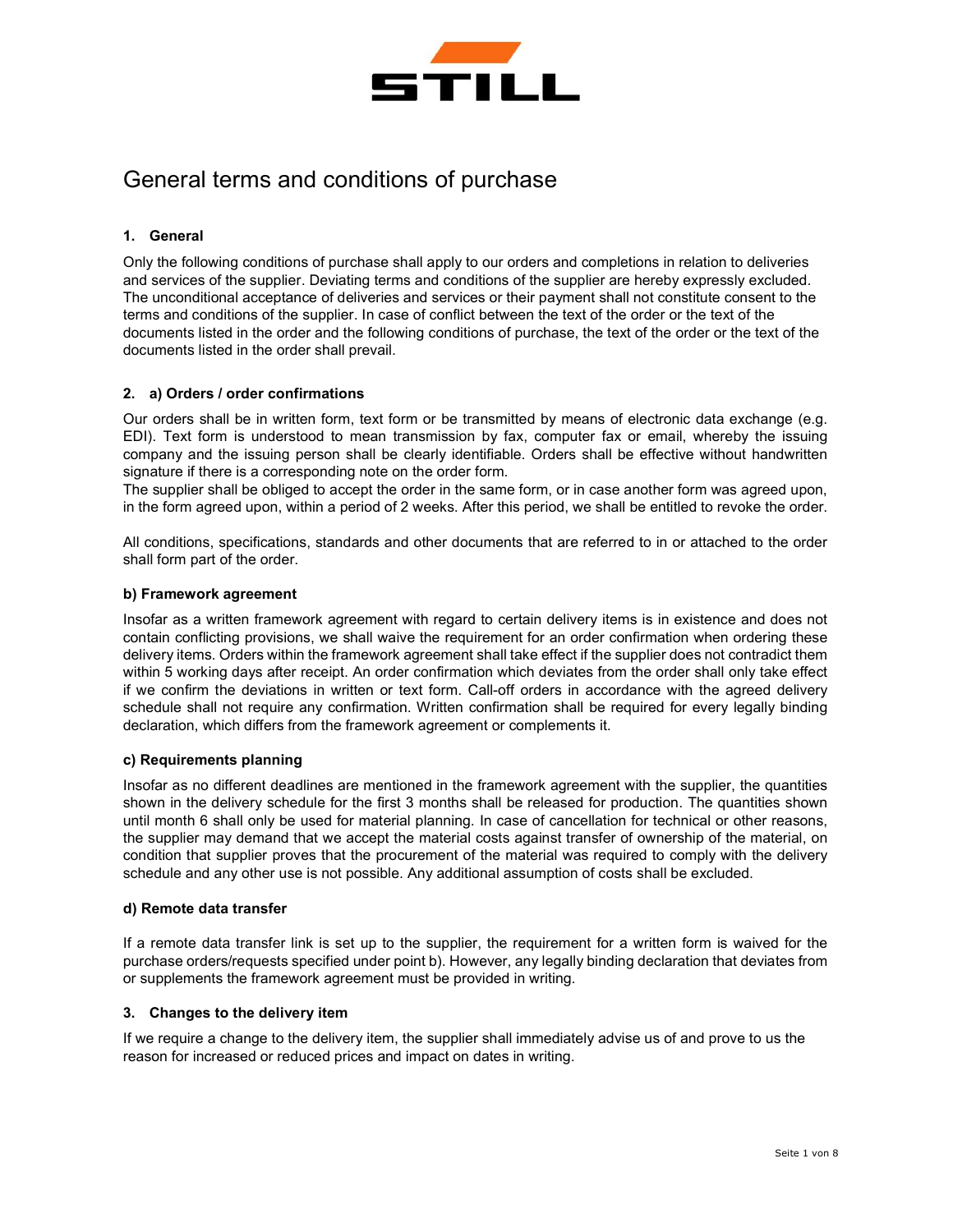

## 4. Obligation to supply spare parts

The supplier shall be obliged to supply delivery items, which become part of our products as spare parts, at reasonable market prices for at least 12 years after the production of the product concerned has ceased.

## 5. Force majeure

Production interruptions due to unavoidable events (force majeure, e.g. labour dispute) shall entitle us to withdraw from orders; in addition, the dates and conditions of delivery and payment shall be extended according to the duration of the delay for all obstacles to acceptance caused through no fault of our own.

## 6. Delivery time

Agreed delivery dates and deadlines shall be binding. If delays are caused by the supplier, they shall be placed in default without notice. The supplier shall inform us promptly of foreseeable delivery delays.

In the event of a delivery delay, we shall be entitled to statutory claims, in particular compensation for the damage caused to us by the delay. Additional costs, particularly in case covering purchases are required, shall be borne by the supplier. The unconditional acceptance of the late delivery does not constitute a waiver of claims.

## 7. Deliveries

The deliveries, inclusive of appropriate packaging and insurance, shall be carried out at the expense of the supplier. Eco-friendly packaging materials shall be given preference. We shall not assume costs for transport insurance. Shipping terms with different arrangements shall require written agreement.

During the course of the contract negotiations, the supplier shall provide a binding packaging concept in writing or shall finally accept our packaging concept.

Insofar as the supplier is obliged to take back the packaging used in accordance with the local Packaging Ordinance, they shall bear the costs of return transport and recycling.

The supplier shall indicate the order, contract or scheduling agreement number and our part number in all documents relating to an order. All shipping documents shall be duly furnished with the information required by us, in particular with order number, order item, commission number, schedule number, dimensions as well as quantity and weight per item. The supplier shall bear the costs arising from non-compliance with our shipping instructions. Unless proven otherwise, the quantities, weights and dimensions established during our incoming goods inspection shall be binding.

Partial deliveries shall require our consent and shall be identified as such in the shipping documents.

## 8. Particulars and documents used in foreign trade

The supplier shall be obliged to provide the following foreign trade data upon delivery of the delivery items:

- Classification of goods in trade statistics (commodity code)
- Country of origin
- Identification and classification of goods which are subject to export control
- On request: provision of a certificate of origin or preference document

Where the supplier is enrolled in any supply chain security accredited programs, such as AEO or other similar programs that may exist in the country of the supplier, the supplier shall provide us with documentary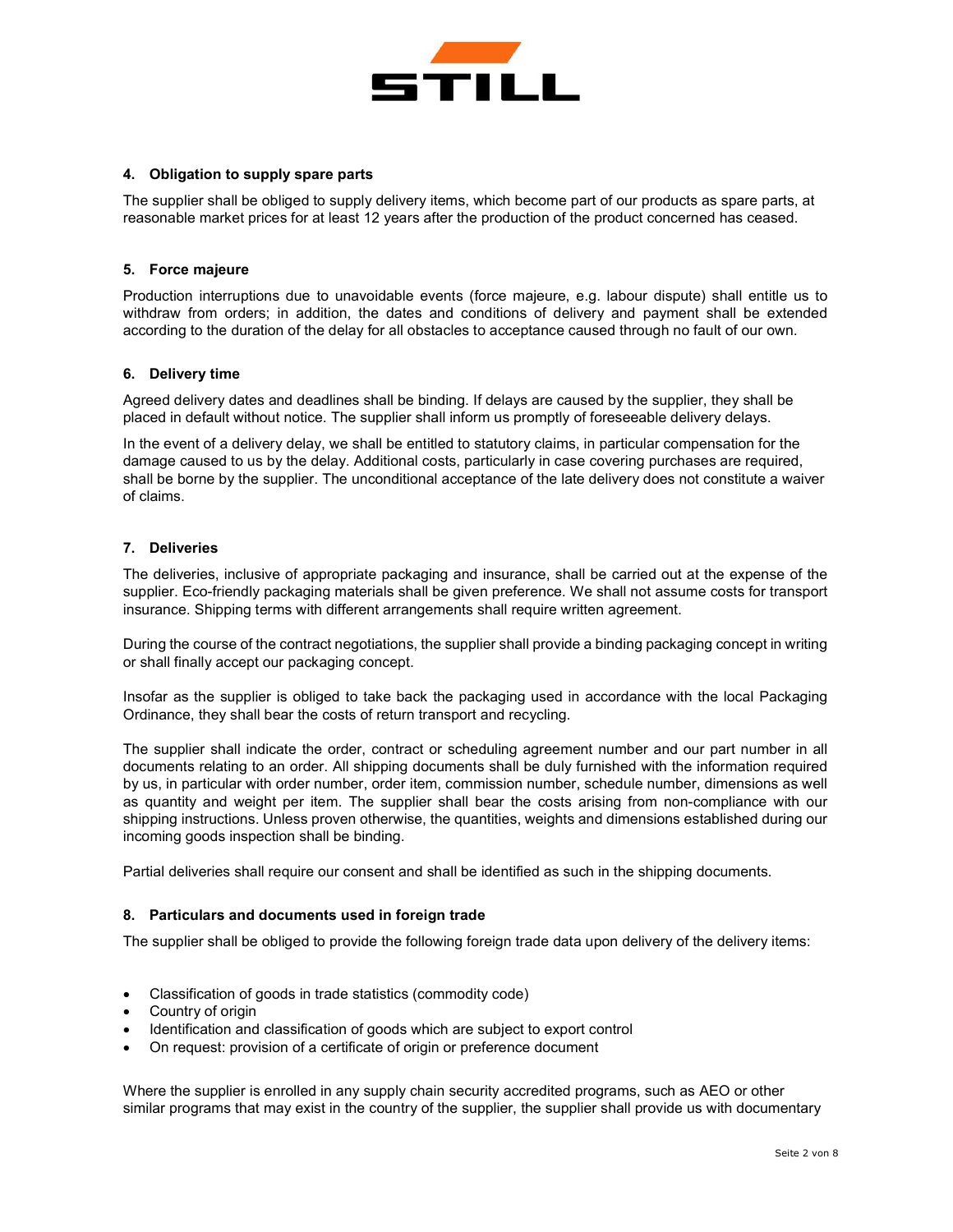

evidence of such enrolment upon written request, where available and permitted by law. Where the supplier is not certified in the AEO or a comparable program, we will require documentary proof of the supplier's alignment with the AEO Security Criteria in the form of a reply to a Supply Chain Security questionnaire on an annual basis. Where the supplier's questionnaire replies indicate security deficiencies, the supplier shall develop and implement written procedures to improve its supply chain security procedures.

The supplier shall conduct an annual security audit at each of its facilities and shall take all necessary corrective actions to ensure conformity with AEO standards consistent with AEO requirements and the supplier's policies.

At all times all products shall be eligible for shipment to the destination for the end use and end user as advised by us in accordance with all applicable export control regulations including applicable U.S. regulations and orders, EU regulations and orders, U.N. resolutions, regulations in force in the supplier's country and/or the country from which the products will be exported. The supplier further agrees that:

- (i) any Export Compliance Declaration completed by seller shall form a part of the Agreement;
- (ii) Seller will advise us as soon as possible if any of the products ceases to be eligible for shipment to the specified destination;
- (iii) in the event that additional delivery items are added to a framework agreement or order, seller will evaluate their eligibility for shipment and either provide a new Export Compliance Declaration form or advise us that the delivery items are not eligible for shipment.

Customs Ocean Cargo Security Requirements Compliance (optional / for U.S.):

To the extent applicable, the supplier agrees to provide any necessary assistance so that any ocean vessel shipment of products arrives in the U.S. in compliance with the U.S. Customs and Border Protection ("CBP") cargo security filing requirements for maritime carriers ("10+2 Requirements"), as amended from time to time by CBP.

The supplier agrees to ensure that the carrier shall defend, indemnify, hold harmless and reimburse us from and against all fines, penalties and damages sustained by us arising out of or relating to the Carrier's failure to comply with CBP's 10+2 Requirements, including damages sustained by us as a result of CBP's seizure.

# 9. Invoicing and payment

The supplier shall submit an invoice for each delivery or service separately from the delivery. The invoice must match the wording of the order designations and contain our order and article number. The exact name of our department placing the order and the date of the order must be listed. Invoices that do not contain this information shall be returned by us and shall not establish a due date for payment. The deadline for the payment of the invoice shall start with the working day following the receipt of a proper and verifiable invoice, or the acceptance of the goods or service - whichever is the latest.

If we note that there is an obligation to withhold taxes (e.g. withholding tax) or we are prompted by relevant authorities to do so, we shall be entitled to deduct these amounts from the invoice amount. Should the supplier be in possession of documents for an appropriate exemption, they shall submit them without being prompted. The right of the supplier to reclaim the taxes and duties from the charging authorities shall remain unaffected.

Settlement shall take place at our discretion, calculated from receipt of the invoice within 10 days a 3% discount, within 30 days a 2% discount or within 90 days without deduction, notwithstanding our right to lodge a complaint at a later date.

In the event of an early acceptance of the delivery items, the payment period shall start from the delivery date in accordance with the purchase order or receipt of invoice - whichever is the latest. In the event of contracts for deliveries or contractually agreed acceptance, the payment period shall not commence prior to acceptance.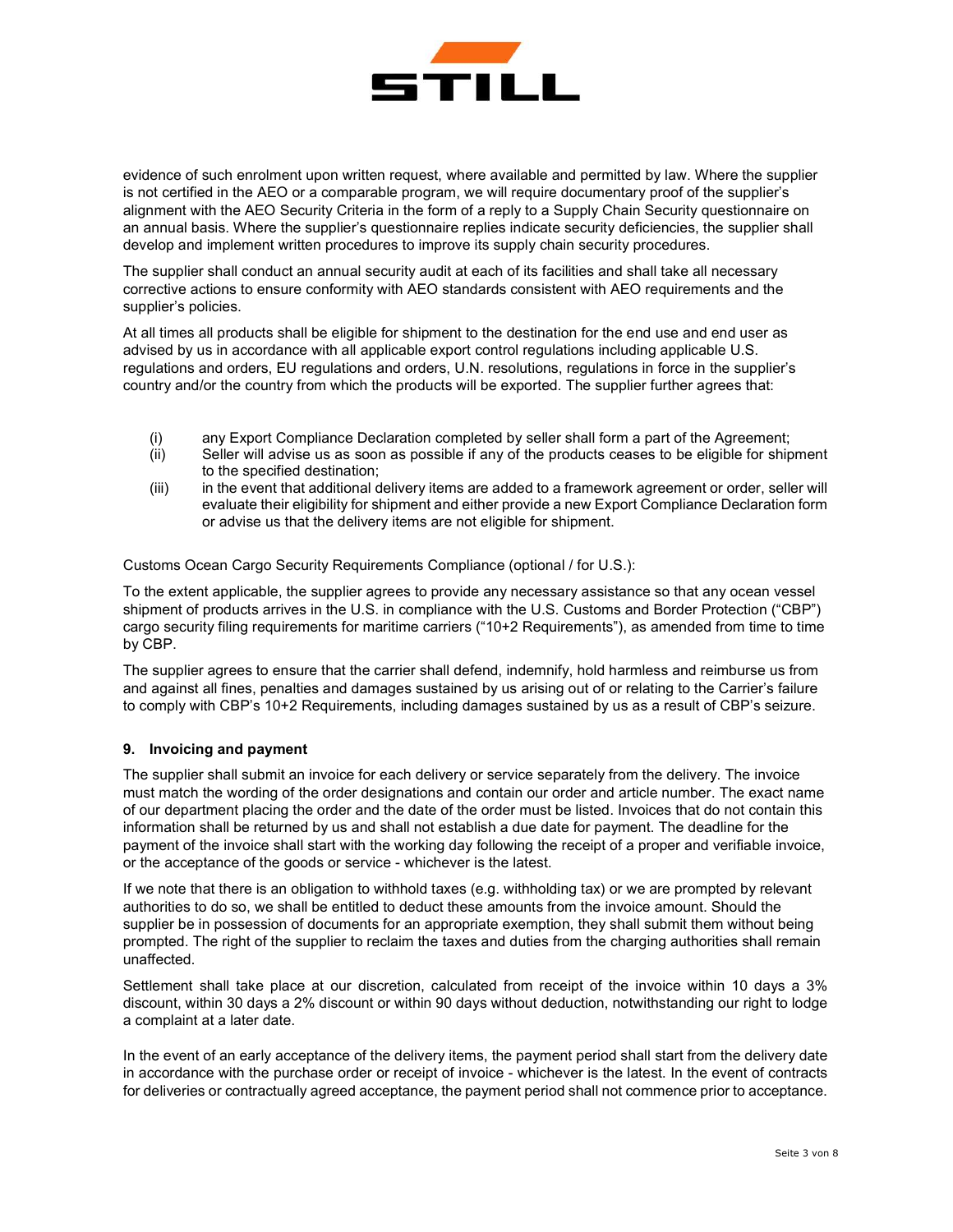

In the event of faulty deliveries, we shall be entitled to withhold payment until the proper performance of the order, without losing any rebates, cash discounts or similar payment advantages.

### 10. Liability for defects

The supplier shall be responsible for ensuring that the delivery items are free from defects as to quality and defects of title.

Unless otherwise agreed in writing, the warranty for the delivery items shall expire 24 months from commissioning/use of the final product.

We shall be entitled to the statutory defect claims without restriction. The supplier shall be obliged to provide repair or replacement at our option free of charge. The supplier shall be entitled to a maximum of two attempts within a reasonable period of time. If the supplier is not willing or able to provide the supplementary performance as quickly as necessary to prevent disproportionately large damages, we shall have the right to have the defect eliminated in-house or by third parties, make covering purchases, and demand reimbursement of the costs and expenses required. In the event that the supplier has not eliminated the defect within a reasonable period set by us in writing, or the rectification of the defect has conclusively failed, we shall also be entitled to reduce the purchase price, withdraw from the order or claim reimbursement of expenses or damages.

We shall be entitled to assign claims arising from the liability for defects to other companies within the KION Group.

#### 11. Quality assurance, product security

The supplier shall inform us in a timely manner prior to delivery of any changes to manufacturing processes, materials or components related to the delivery items, relocation of production sites, as well as changes in procedures or facilities for the testing of the delivery items, or other measures which may affect the quality and/or safety of the delivery items. Changes to the agreed specifications shall not be made without our written consent.

All changes to the delivery items and product-related changes in the process chain shall be documented in a product life cycle. The matters to be documented shall include, but not be limited to, modifications of drawings, deviation approvals, changes to the test methods and test frequencies, changes to suppliers, bought-in parts or operating supplies. The documentation on the product life cycle shall be disclosed to us on request.

## 12. Product liability, product recall

In the event that claims are made against us as a result of product liability by a customer or third parties, the supplier shall be obliged to indemnify us from such claims, to the extent and insofar as the damage has been caused by a defect of a delivery item. In such cases, the supplier shall bear any and all costs and expenses, including legal costs.

In the event that a safety-related defect of the delivery items makes it necessary to carry out a product recall, or if such recall is ordered by public authorities, the supplier shall also bear any and all costs and expenses for the product recall. We shall coordinate the content and extent of such a product recall with the supplier, as far as practicable and reasonable. We shall in particular be entitled to act on our own in the interest of the supplier, if they do not have the facilities to implement a recall in their business (e.g. lack of a service organisation). In addition, the statutory provisions shall apply.

#### 13. Chemical substances as or as part of delivery items

Delivery items in this section are differentiated according to (EC) No. 1907/2006 REACH: 1. chemical substances as such, 2. mixtures, 3. articles.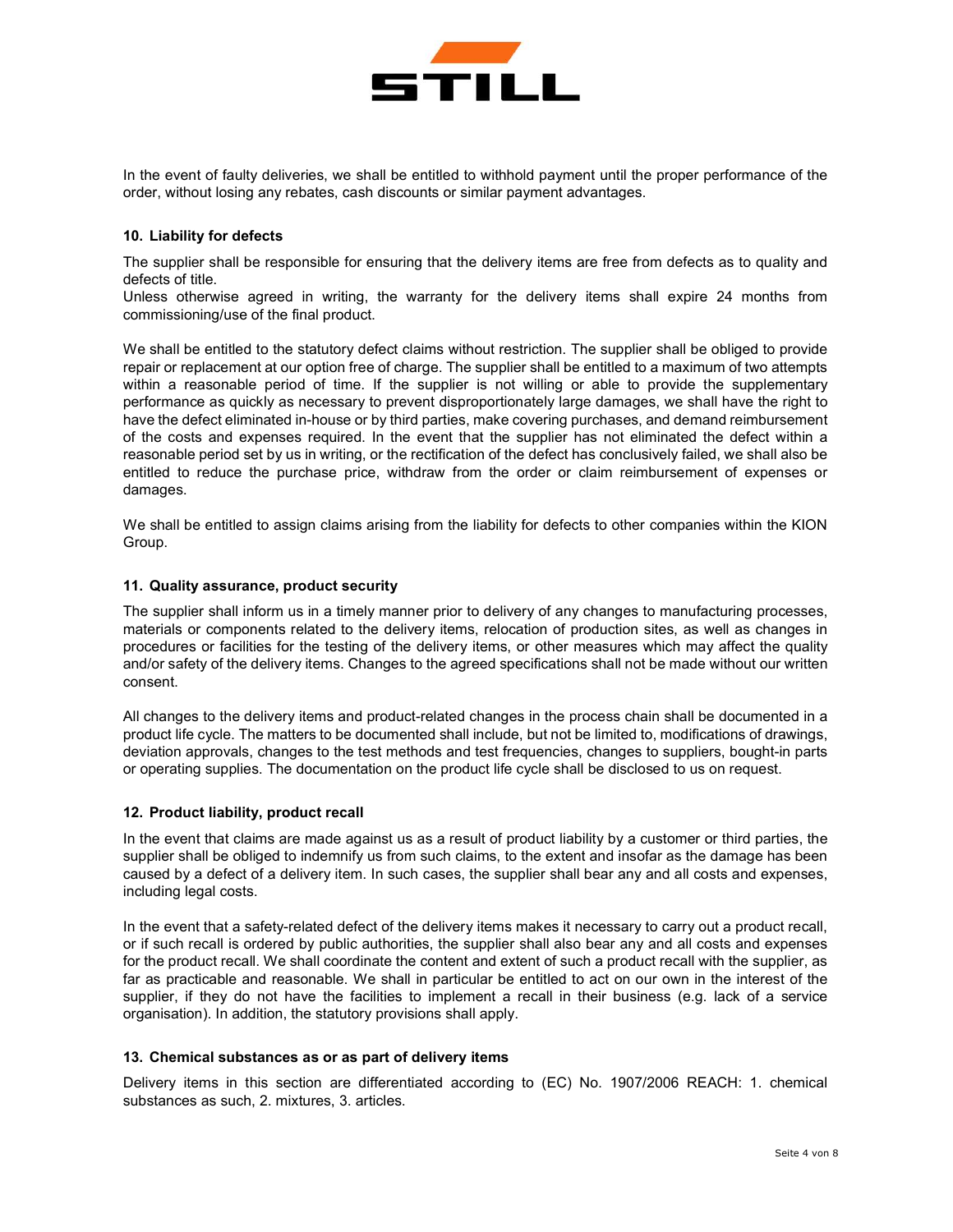

The supplier warrants that the delivery items comply with all relevant national and international laws (e.g. EU-Regulations/EU-Directives, US Dodd-Frank-Act provisions).

The supplier shall warrant that he fulfils the requirements of the EU Chemicals Regulation REACH (EC) No. 1907/2006, in its current version, hereinafter referred to as "REACH ". This means in particular:

a. Registration of substances, substances in mixtures and articles:

If the delivery item is a substance, the supplier shall ensure that the substance has been registered prior to delivery (if required according to REACH Article 6).

If the delivery item is a mixture, the supplier shall ensure that the substances in the delivered mixture have been registered prior to delivery (if required according to REACH Article 6).

If the delivery item is an article, the supplier shall ensure, that any substance present in this article has been registered and/or notified (if registration/notification is required according to REACH article 7).

b. Authorization of substances:

If the delivery item is a substance or a mixture, we shall not be obliged to obtain authorization approval under REACH for the use of any substances/mixtures supplied by the supplier. The supplier shall inform us without delay once an authorisation application: will be submitted, will not be submitted, has been submitted, was not submitted, has been granted or refused in the supply chain.

c. Information obligation regarding articles according to REACH Article 33:

If the delivery item is an article containing any substance that is listed on the candidate list of substance of very high concern (SVHC-list) above 0.1% weight by weight (w/w), the supplier is responsible to inform us at the e-mail address "suppliersustainability@kiongroup.com" immediately (see also ECJruling C-106/14). The information must be given to us, unless otherwise advised, in written form by stating at least the name of the substance, if applicable a substance identifier (e.g. CAS, EC-no.) and our article number. The latest version of ECHA's candidate list can be found under http://echa.europa.eu. This obligation also applies for ongoing deliveries as soon as a new substance has been added to the list.

d. Information obligation for substances / mixtures via safety data sheet (REACH Article 31) and substances/mixtures for which a safety data sheet is no required (REACH Article 32):

If any substance or mixture supplied contains any SVHC substance above 0.1% weight by weight, this information must be given via Safety Data Sheet according to article 31 in conjunction with Annex II REACH or, if a safety data sheet is not required, according to article 32. The requested information also comprises information on substance restrictions according to Annex XVII. The delivery of such products require a separate approval by us.

Furthermore, the supplier warrants that delivered goods do not contradict with the provisions set out in the following laws:

- (2011/65/EU) "RoHS Directive" on the restriction of the use of certain hazardous substances in electrical and electronic equipment – according to their area of application;
- (EU) No. 528/2012 Biocidal Products Regulation, in its current version;
- (2006/507/EC) Council Decision of the Stockholm Convention on Persistent Organic Pollutants, in its current version;
- (EC) No. 1005/2009 Regulation on substances that deplete the ozone layer, in its current version.

In addition, the supplier shall not deliver any items containing any conflict minerals according to section 1502 U.S. Dodd-Frank-Act dated 2010, or similar national or international laws and regulations. If the supplier cannot exclude the presence of such minerals in delivery items, the supplier is responsible to notify us immediately at the e-mail address "suppliersustainability@kiongroup.com" by indicating our article number and providing information by using the current version of the CFRI Conflict Minerals Reporting Template (see: http://www.responsiblemineralsinitiative.org/conflict-minerals-reporting-template).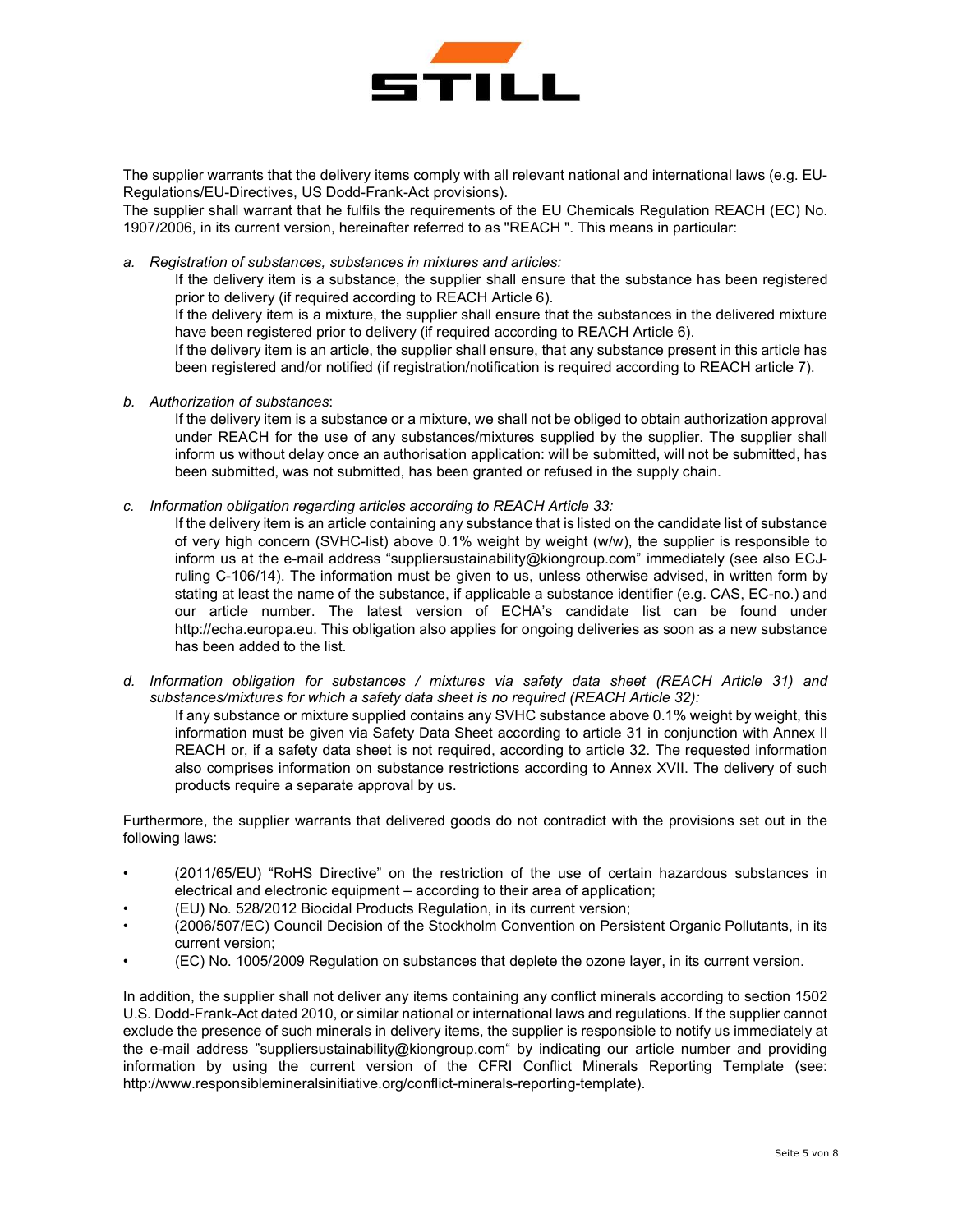

The supplier shall be obliged to indemnify us from any and all liability in connection with the supplier's noncompliance with the above laws.

# 14. Industrial property rights

The supplier shall warrant that no industrial property rights of third parties are infringed in connection with their delivery. If claims are made against us due to such infringement, the supplier shall indemnify us against all claims and bear all costs and expenses incurred in connection with the claims being made.

## 15. Rights to documents, models, etc.

Any provided documents, data, electronic information, software, materials, type-specific tools or devices, and items (e.g. samples, models) – hereinafter referred to as "material" – which we make available to the supplier for the execution of an order shall remain our property; the supplier shall handle such material with care, maintain it and insure it on our request. We shall be the sole holders of all rights to the material, except for the order-related rights of joint use. Without our written consent, the material may neither be used, nor reproduced, nor made accessible to third parties for purposes other than those related to the order. Delivery items or products which are manufactured using the material according to information provided by us or with us being involved in their development to a considerable extent may only be supplied to third parties with our written consent.

If the supplier acquires such material from us or from third parties especially for the execution of our order with the provision that we finance such investment and/or an option exists according to which we may or shall purchase the material after the execution of the order at the latest – the provisions contained in section 1, sentences 3 and 4 shall apply accordingly. The same shall apply if the material is the supplier's property but our know-how is contained or embodied in the material or in the delivery items or products to be manufactured using the material.

## 16. Confidentiality

The supplier shall be obliged to treat all information in connection with the business relationship with us in strictest confidence, including our orders and the information on the material provided by us (see clause 15), and not disclose it or make it available to third parties without our written consent. The supplier shall only disclose the confidential information to their own employees, if and insofar as this is necessary for the performance of their tasks in connection with the business relationship with us. The obligation of confidentiality shall remain in force even after the termination of the business relationship with us. Further agreements on confidentiality shall be regulated in separate agreements if required.

## 17. Data protection

Any processing of persona data by any of the Parties (if any) shall be performed in accordance with applicable data protection laws. The Parties will establish any agreements required to ensure the lawful processing of such data prior to the processing.

## 18. External companies' management

The supplier shall be obliged to comply with all our rules and instructions in relation to occupational safety, environmental protection, entry to and driving on the factory premises, identification requirements, etc., which we provide or issue to them when working on one of our sites for the respective site. The supplier shall actively brief themselves on the existing rules for external companies. The corresponding information sheets are available at the entrance to the plant premises from plant security.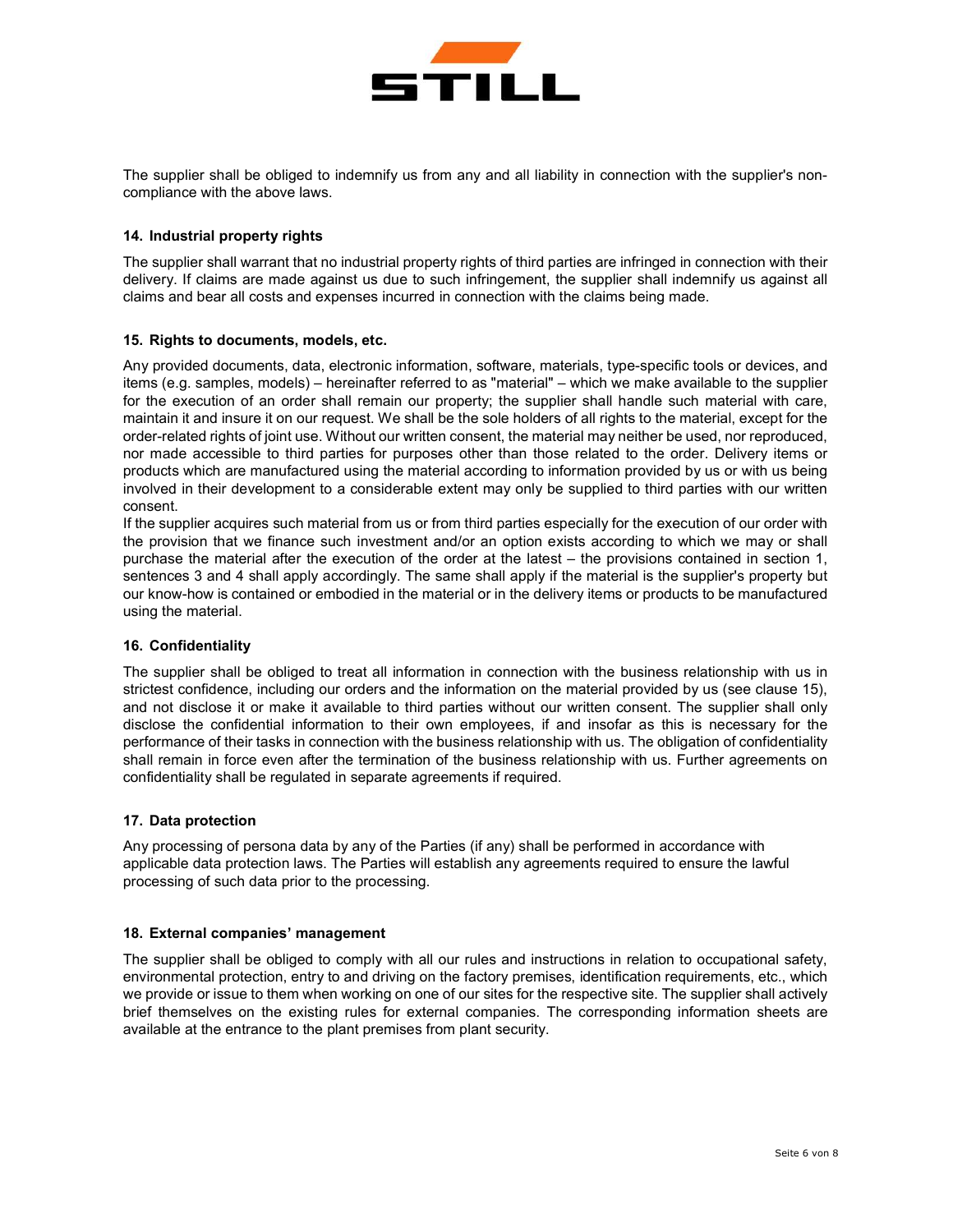

## 19. Principles of supplier conduct

The supplier is obliged to comply with the relevant legal regulations and the KION principles of supplier conduct.

More information is available at www.kiongroup.com (Investor Relations > Corporate Governance > Compliance at KION).

#### 20. Severability clause

The ineffectiveness of a regulation of these general term and conditions of purchase does not affect the validity of the remaining provisions. In the event that a regulation proves to be ineffective or unworkable, it shall be replaced by a new provision which is as close as possible to the legal and economic effect of the ineffective or unworkable current provision.

## 21. Applicable law

The law at the headquarters of our ordering company shall apply, under exclusion of the law on conflict of laws, the Hague Conventions Relating to a Uniform Law on the International Sale of Goods, the United Nations Convention on Contracts for the International Sale of Goods (CISG) and other conventions, in the absence of a different contractual agreement with the supplier.

## 22. Jurisdiction and place of performance

The place of jurisdiction and performance shall be the place of business of our ordering company, in the absence of a different contractual agreement with the supplier.

#### Annex

Version 03/ 2019